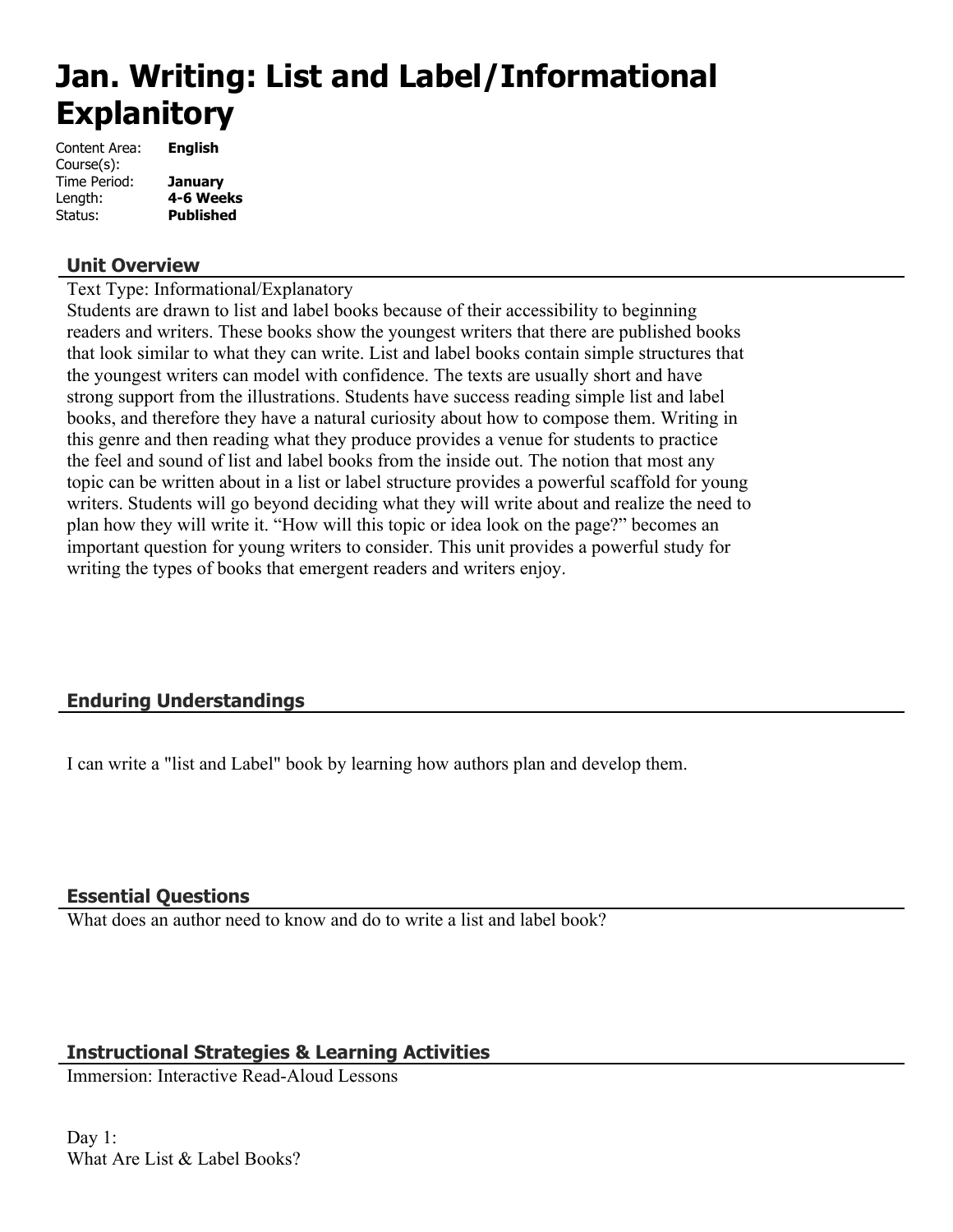uses all of the texts from the unit, particularly Fire Engines by Anne Rockwell. Rationale: Students will discover that the list and label structure can be used with any topic. Common Core State Standards: W.K.2, W.K.5, W.K.7, W.K.8, SL.K.1, SL.K.2, SL.K.3, SL.K.4, SL.K.5, SL.K.6, L.K.1, L.K.2, L.K.4, L.K.5, L.K.6

Day 2: What's That Sound? uses The Important Book by Margaret Wise Brown. Rationale: Students will recognize that list and label books are written in various ways that affect the sound of each book. Common Core State Standards: W.K.2, W.K.3, W.K.5, W.K.7, W.K.8, SL.K.1, SL.K.2, SL.K.3, SL.K.4, SL.K.5, SL.K.6, L.K.1, L.K.2, L.K.4, L.K.5, L.K.6

Day 3:

That's a Great Look! uses What's What? A Guessing Game by Mary Serfozo. Rationale: Students will identify how a combination of drawing, dictating, and writing can work together to compose a question and answer text. Common Core State Standards: W.K.2, W.K.5, W.K.7, W.K.8, SL.K.1, SL.K.2,

SL.K.3, SL.K.4, SL.K.5, SL.K.6, L.K.1, L.K.2, L.K.4, L.K.5, L.K.6

Day 4:

Lists and Labels, Labels and Lists uses Reading Makes You Feel Good by Todd Parr. Rationale: Lists and labels can be found within one book in various ways. Students will examine how writers name a topic and then supply information about that topic using lists and labels. Common Core State Standards: W.K.1, W.K.2, W.K.3, W.K.5, W.K.7, W.K.8, SL.K.1, SL.K.2, SL.K.3, SL.K.4, SL.K.5, SL.K.6, L.K.1, L.K.2, L.K.4, L.K.5, L.K.6

Day 5: A List Within a List uses The Everything Book by Denise Fleming. Rationale: A list and label book can contain multiple lists and labels. Students will realize that a list and label book can contain multiple lists and labels like in The Everything Book. Common Core State Standards: W.K.1, W.K.2, W.K.5, W.K.7, W.K.8, SL.K.1, SL.K.2, SL.K.3, SL.K.4, SL.K.5,

SL.K.6, L.K.1, L.K.2, L.K.4, L.K.5, L.K.6

Mini-Lessons Generating Ideas I: Think Big—Go Smaller uses My Dad by Anthony Browne and Fire Engines by Anne Rockwell. Rationale: Lists grow from big topics that are defined through smaller examples. Students will practice moving

from broad to specific within a list and label structure.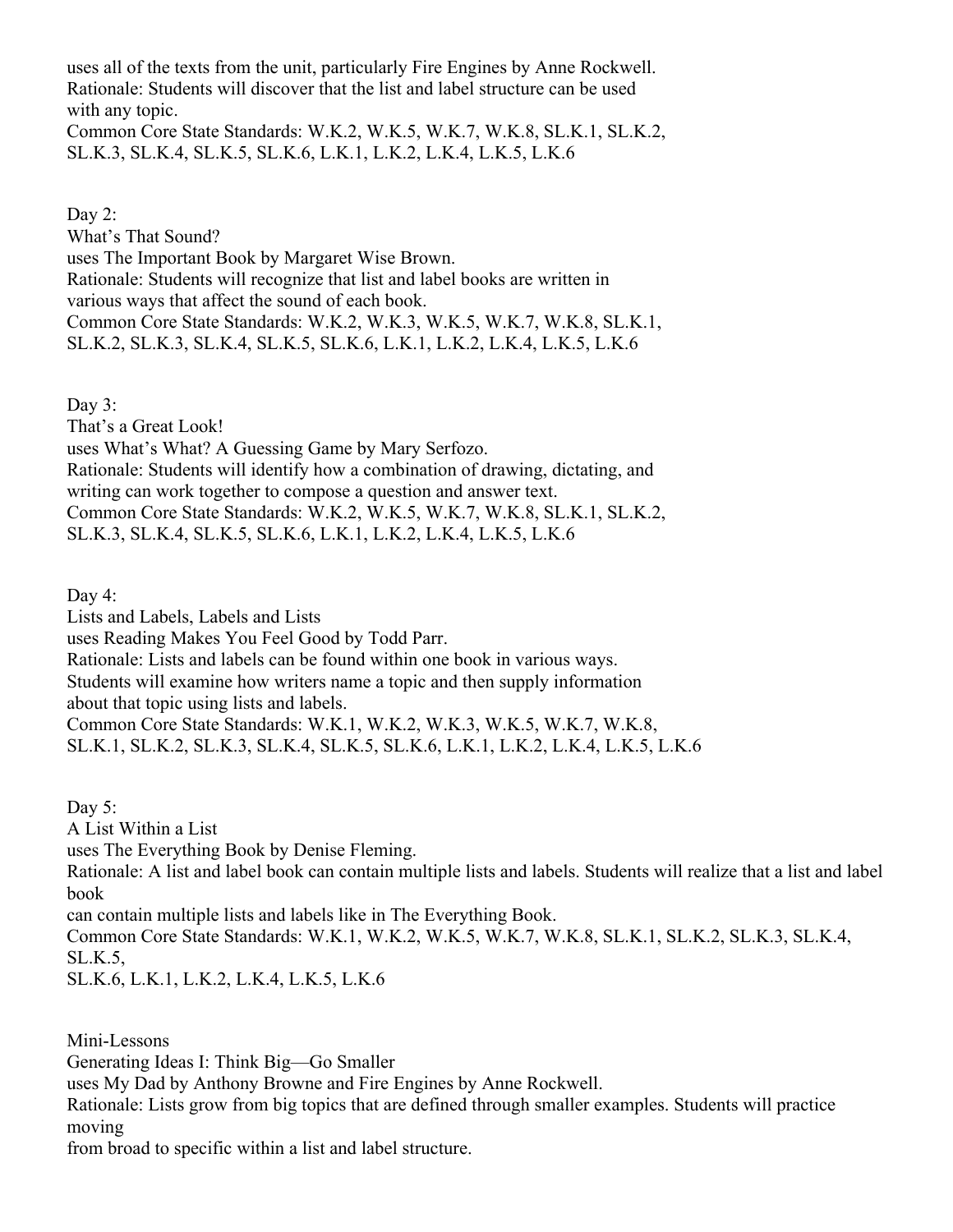Common Core State Standards: W.K.1, W.K.2, W.K.3, W.K.5, W.K.7, W.K.8, SL.K.1, SL.K.2, SL.K.3, SL.K.4, SL.K.5, SL.K.6, L.K.1, L.K.2, L.K.6

Generating Ideas II: Picture This! uses Cassie's Word Quilt by Faith Ringgold and Reading Makes You Feel Good by Todd Parr. Rationale: Drawing the illustrations first often helps writers envision how the story might go. Students will use details in their illustrations to clearly capture their ideas. Common Core State Standards: W.K.2, W.K.3, W.K.5, W.K.7, W.K.8, SL.K.1, SL.K.2, SL.K.3, SL.K.4, SL.K.5,

SL.K.6, L.K.1, L.K.2, L.K.6

Generating Ideas III: Why a List & Label Book?

uses The Important Book by Margaret Wise Brown and Biggest, Strongest, Fastest by Steve Jenkins. Rationale: List and label books are written for many different purposes: to share information, to teach, and to remember or keep track of information. Students will think about their purpose for writing a list and label book.

Common Core State Standards: W.K.1, W.K.2, W.K.5, W.K.7, W.K.8, SL.K.1, SL.K.2, SL.K.3, SL.K.4, SL.K.5,

SL.K.6, L.K.1, L.K.2, L.K.4, L.K.5, L.K.6

Generating Ideas IV: Labeling Choices

uses all of the books from the unit, particularly The Everything Book by Denise Fleming.

Rationale: Writers label their pictures in many different ways. Students will make decisions about what and where

to label.

Common Core State Standards: W.K.1, W.K.2, W.K.5, W.K.7, W.K.8, SL.K.1, SL.K.2, SL.K.3, SL.K.4, SL.K.5,

SL.K.6, L.K.1, L.K.2, L.K.6

Generating Ideas V: Repeating Phrases

uses The Important Book by Margaret Wise Brown, My Dad by Anthony Browne, and When I Am Old with You by

Angela Johnson.

Rationale: Many list and label books contain a repeating phrase to hold the pages together. Students will notice the

use of repeating phrases and envision using their own.

Common Core State Standards: W.K.1, W.K.2, W.K.3, W.K.5, W.K.7, W.K.8, SL.K.1, SL.K.2, SL.K.3, SL.K.4,

SL.K.6, L.K.1, L.K.2, L.K.4, L.K.6

Selecting: Choose Me!

uses Biggest, Strongest, Fastest by Steve Jenkins.

Rationale: Writers find themselves immersed in topics for stories. Choosing the right one to further explore is a

deliberate act. Students will commit to an idea with the purposeful consideration of audience. Common Core State Standards: W.K.1, W.K.2, W.K.5, W.K.7, W.K.8, SL.K.1, SL.K.2, SL.K.3, SL.K.4,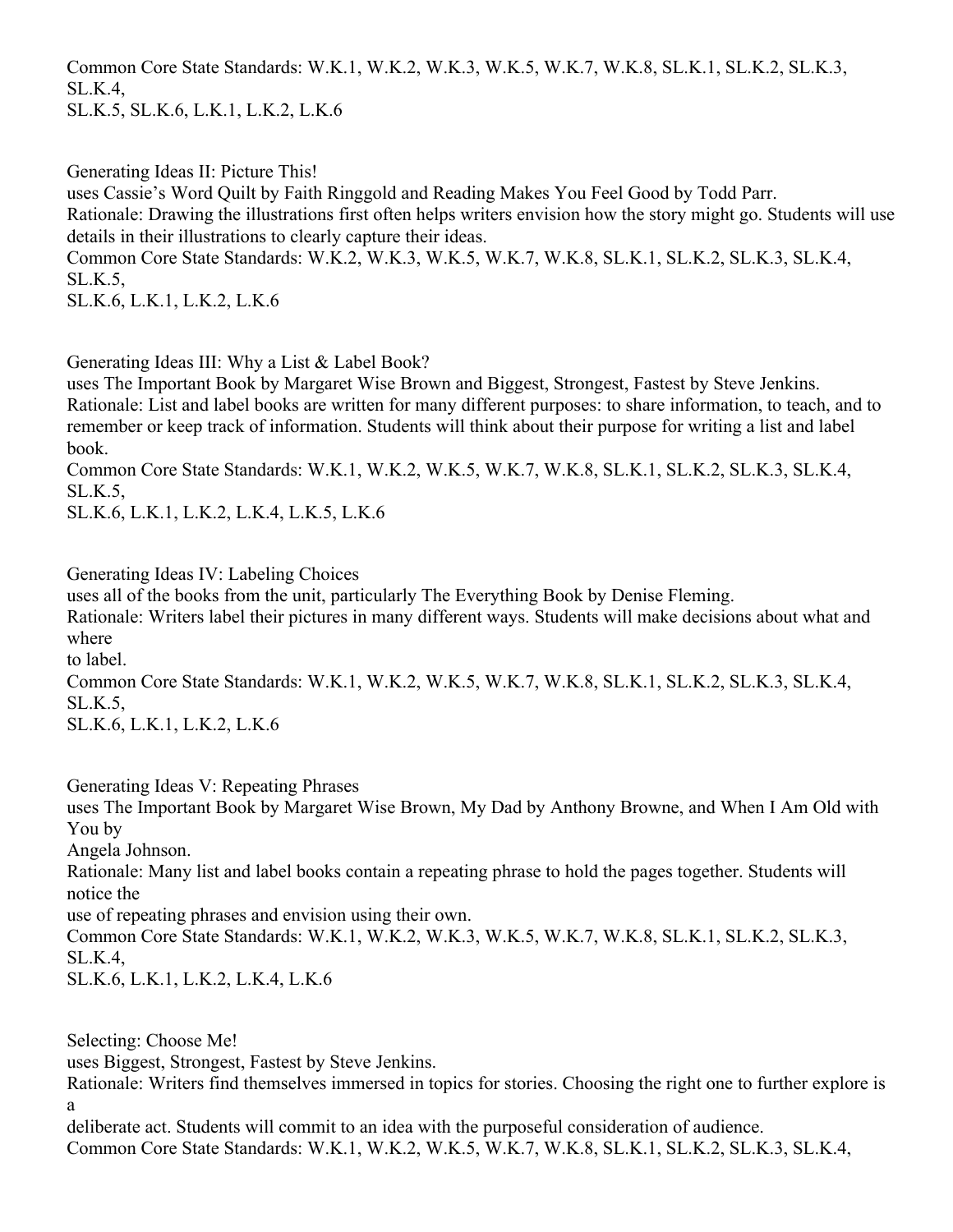SL.K.5, SL.K.6, L.K.1, L.K.2, L.K.6

Drafting I: How Will It Look?

uses What's What? A Guessing Game by Mary Serfozo and Cassie's Word Quilt by Faith Ringgold. Rationale: All list and label books contain a big idea with examples. Deciding on the look of the list and label book

is an important consideration. Students will explore different ways to present their books. Common Core State Standards: W.K.1, W.K.2, W.K.5, W.K.7, W.K.8, SL.K.1, SL.K.2, SL.K.3, SL.K.4, SL.K.5,

SL.K.6, L.K.1, L.K.2, L.K.4, L.K.5, L.K.6

Drafting II: How Will It Look Another Way?

uses Fish Eyes by Lois Ehlert and Biggest, Strongest, Fastest by Steve Jenkins.

Rationale: A list and label structure is one way to organize a piece of writing. Deciding on the look of the lists or

labels is an important consideration. Students will try their topics out in two new formats.

Common Core State Standards: W.K.2, W.K.5, W.K.7, W.K.8, SL.K.1, SL.K.2, SL.K.3, SL.K.4, SL.K.5, SL.K.6,

L.K.1, L.K.2, L.K.6

Revising I: Saying More With Words

uses The Important Book by Margaret Wise Brown, When I Am Old with You by Angela Johnson, and students'

drafts.

Rationale: Crafting a text using descriptive language determines the picture in readers' minds. Students will practice using detailed examples and telling thoughts to give their readers more information.

Common Core State Standards: W.K.1, W.K.2, W.K.3, W.K.5, W.K.7, W.K.8, SL.K.1, SL.K.2, SL.K.3, SL.K.4,

SL.K.6, L.K.1, L.K.2, L.K.5, L.K.6

Revising II: Saying More With Pictures

uses My Dad by Anthony Browne and students' drafts.

Rationale: Illustrations can add information to a page that is not included in the text. Reading the picture is as important as reading the words. Students will read over their illustrations in order to revise for details. Common Core State Standards: W.K.2, W.K.5, W.K.7, W.K.8, SL.K.1, SL.K.2, SL.K.3, SL.K.4, SL.K.5, SL.K.6,

L.K.1, L.K.2, L.K.6

Revising III: Writing With Striking Verbs

uses Fish Eyes by Lois Ehlert and students' drafts.

Rationale: Writers are selective and purposeful about the words they choose. Students will revise the action words

in their pieces.

Common Core State Standards: W.K.2, W.K.5, W.K.7, W.K.8, SL.K.1, SL.K.2, SL.K.3, SL.K.4, SL.K.6, L.K.1, L.K.2, L.K.5, L.K.6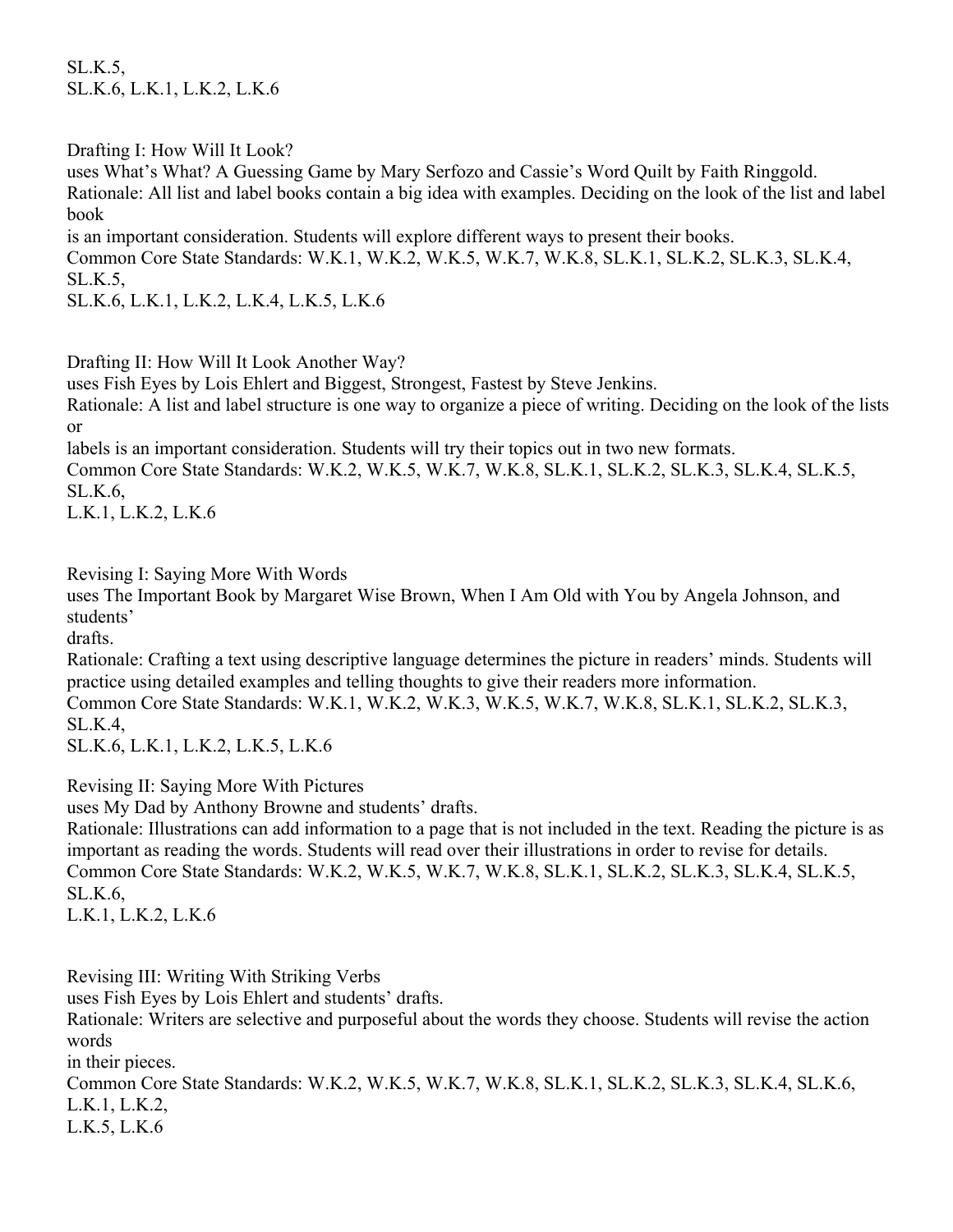Editing I: Lowercase and Uppercase

uses The Everything Book by Denise Fleming and students' drafts.

Rationale: Beginning writers are expected to demonstrate command of the conventions of standard English grammar and usage by printing lower and uppercase letters appropriately. Students will edit for lower and uppercase letters in their list and label books.

Common Core State Standards: W.K.2, W.K.5, W.K.7, W.K.8, SL.K.1, SL.K.2, SL.K.3, SL.K.4, SL.K.6, L.K.1, L.K.2,

L.K.4, L.K.5, L.K.6

Editing II: Spacing

uses Biggest, Strongest, Fastest by Steve Jenkins, The Everything Book by Denise Fleming, and students' drafts.

Rationale: Distinguishing between the ending of one word and the beginning of a new word requires white space

between words. Students will reread their writing to determine if the spacing is adequate to identify one word from

the next.

Common Core State Standards: W.K.2, W.K.5, W.K.6, W.K.7, W.K.8, SL.K.1, SL.K.2, SL.K.3, SL.K.4, SL.K.6,

L.K.1, L.K.2, L.K.6

Publishing: Tell It Like It Is

uses all of the mentor texts from the unit and students' final drafts.

Rationale: The title and the cover of a book must work together to hint at the story inside. Students will write a title

that matches the illustration, allowing readers to identify the subject within.

Common Core State Standards: W.K.1, W.K.2, W.K.5, W.K.6, W.K.7, W.K.8, SL.K.1, SL.K.2, SL.K.3, SL.K.4,

SL.K.5, SL.K.6, L.K.1, L.K.2, L.K.4, L.K.6

## **Integration of career readiness, life literacies and key skills**

| CRP.K-12.CRP2  | Apply appropriate academic and technical skills.                                                                                 |
|----------------|----------------------------------------------------------------------------------------------------------------------------------|
| CRP.K-12.CRP4  | Communicate clearly and effectively and with reason.                                                                             |
| CAEP.9.2.4.A.3 | Investigate both traditional and nontraditional careers and relate information to personal<br>likes and dislikes.                |
| CAEP.9.2.4.A.4 | Explain why knowledge and skills acquired in the elementary grades lay the foundation for<br>future academic and career success. |
| CRP.K-12.CRP8  | Utilize critical thinking to make sense of problems and persevere in solving them.                                               |
| CAEP.9.2.4.A.1 | Identify reasons why people work, different types of work, and how work can help a                                               |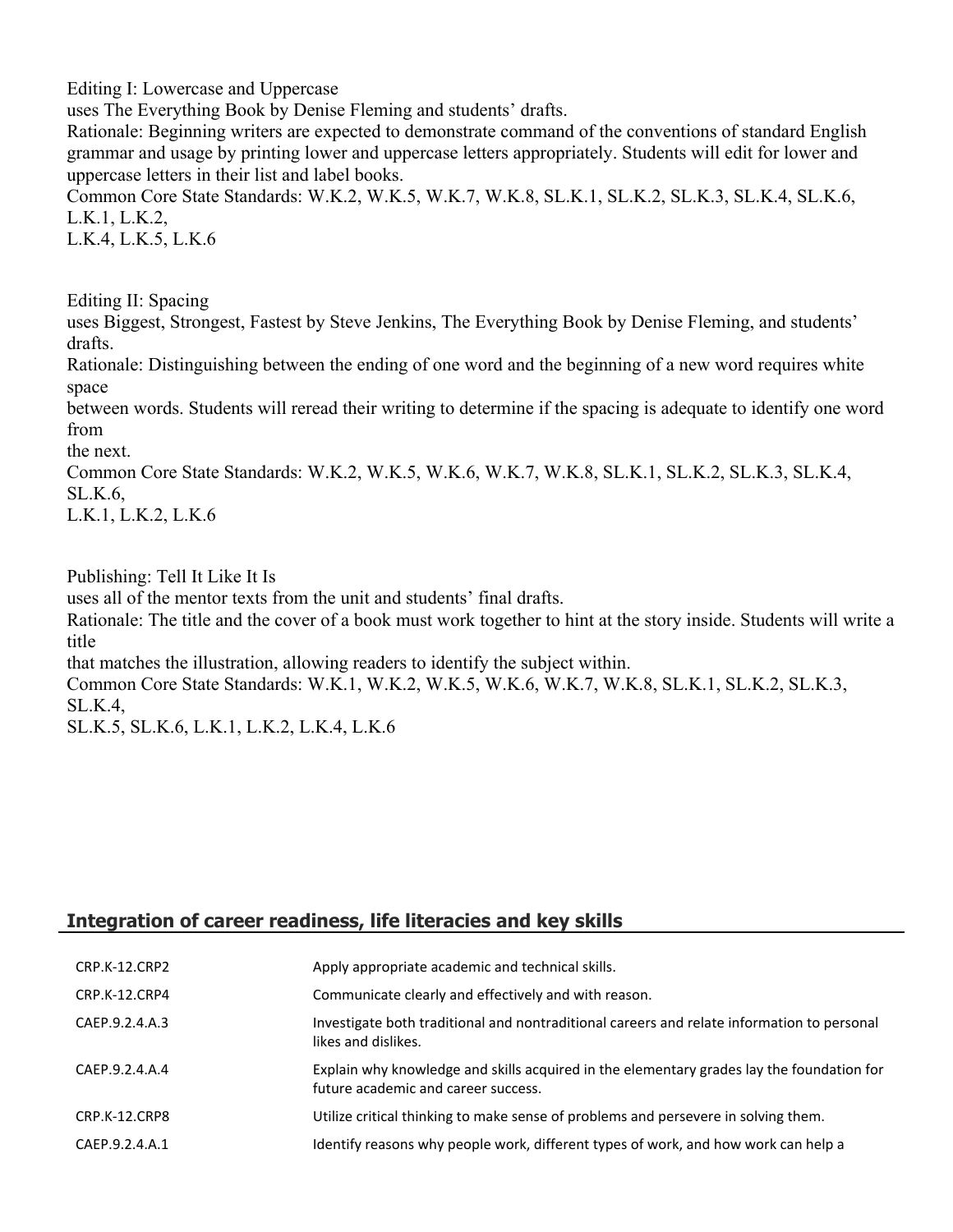|               | person achieve personal and professional goals. |
|---------------|-------------------------------------------------|
| CRP.K-12.CRP6 | Demonstrate creativity and innovation.          |

## **Technology and Design Integration**

Utilize programs on the IPad.

Watch and interact with letter sound videos.

Observe and engage with SchoolTube videos.

Use of books on tape and listening center.

Use of Shutterfly Share Site.

Creation and publication of class created books.

Smartboard lessons and technology

| TECH.8.1.2.A.4 | Demonstrate developmentally appropriate navigation skills in virtual environments (i.e.,<br>games, museums). |
|----------------|--------------------------------------------------------------------------------------------------------------|
| TECH.8.1.2.A.2 | Create a document using a word processing application.                                                       |
| TECH.8.1.2.A.1 | Identify the basic features of a digital device and explain its purpose.                                     |

#### **Interdisciplinary Connections**

Mentor texts and individual choices for writing will introduce interdisciplinary connections with social studies, science, math, etc.

| SOC.6.1.4.A.CS11       | In an interconnected world, increased collaboration is needed by individuals, groups, and<br>nations to solve global problems.                                                                                    |
|------------------------|-------------------------------------------------------------------------------------------------------------------------------------------------------------------------------------------------------------------|
| SCI.K-2-ETS1-1         | Ask questions, make observations, and gather information about a situation people want<br>to change to define a simple problem that can be solved through the development of a<br>new or improved object or tool. |
| SCI.K-2-ETS1-2         | Develop a simple sketch, drawing, or physical model to illustrate how the shape of an<br>object helps it function as needed to solve a given problem.                                                             |
| SOC.6.1.2. Civics CM.3 | Explain how diversity, tolerance, fairness, and respect for others can contribute to<br>individuals feeling accepted.                                                                                             |
| SOC.6.1.2. Civics PD.2 | Establish a process for how individuals can effectively work together to make decisions.                                                                                                                          |
| SCI.K-2-ETS1-3         | Analyze data from tests of two objects designed to solve the same problem to compare<br>the strengths and weaknesses of how each performs.                                                                        |
| SOC.6.1.4.A.15         | Explain how and why it is important that people from diverse cultures collaborate to find<br>solutions to community, state, national, and global challenges.                                                      |
| SOC.6.1.4.A.CS10       | In an interconnected world, it important to consider different cultural perspectives before<br>proposing solutions to local, state, national, and global challenges.                                              |
| SOC.6.1.4.C.2          | Distinguish between needs and wants and explain how scarcity and choice influence<br>decisions made by individuals, communities, and nations.                                                                     |
| SOC.6.1.2. EconET.1    | Explain the difference between needs and wants.                                                                                                                                                                   |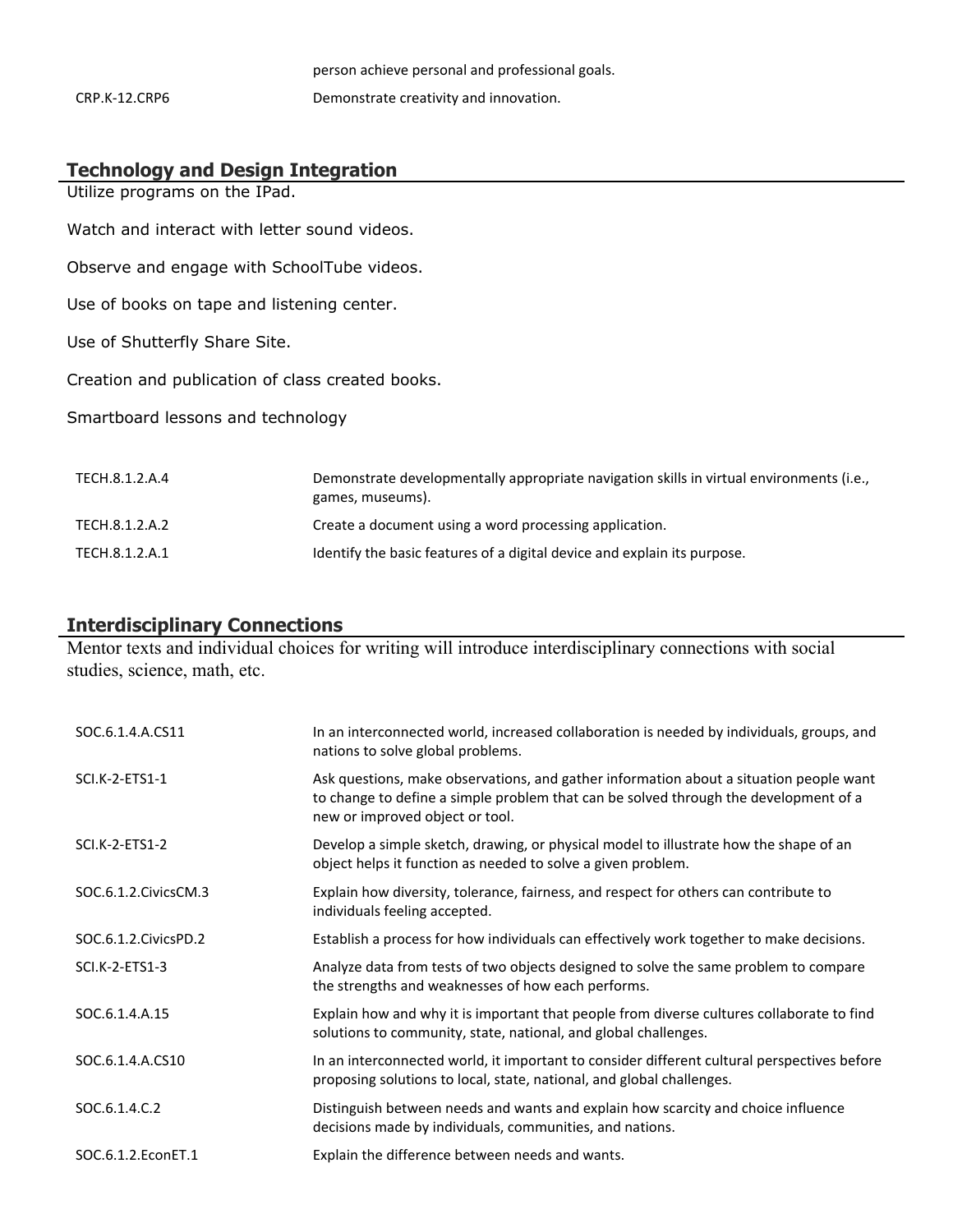| SOC.6.1.2. Civics PD.1 | Engage in discussions effectively by asking questions, considering facts, listening to the<br>ideas of others, and sharing opinions.                                            |
|------------------------|---------------------------------------------------------------------------------------------------------------------------------------------------------------------------------|
| SOC.6.1.2.CivicsPI.4   | Explain how all people, not just official leaders, play important roles in a community.                                                                                         |
| $K-LS1-1$              | Use observations to describe patterns of what plants and animals (including humans) need<br>to survive.                                                                         |
| VPA.1.3.2.D.5          | Create works of art that are based on observations of the physical world and that illustrate<br>how art is part of everyday life, using a variety of art mediums and art media. |

## **Differentiation**

- Understand that gifted students, just like all students, come to school to learn and be challenged.
- Pre-assess your students. Find out their areas of strength as well as those areas you may need to address before students move on.
- Consider grouping gifted students together for at least part of the school day.
- Plan for differentiation. Consider pre-assessments, extension activities, and compacting the curriculum.
- Use phrases like "You've shown you don't need more practice" or "You need more practice" instead of words like "qualify" or "eligible" when referring to extension work.
- Encourage high-ability students to take on challenges. Because they're often used to getting good grades, gifted students may be risk averse.

## **Definitions of Differentiation Components**:

- o Content the specific information that is to be taught in the lesson/unit/course of instruction.
- o Process how the student will acquire the content information.
- o Product how the student will demonstrate understanding of the content.
- o Learning Environment the environment where learning is taking place including physical location and/or student grouping

## **Differentiation occurring in this unit:**

Individual differentation will occur for students needed support or challenge, based on student need.

## **Modifications & Accommodations**

Refer to QSAC EXCEL SMALL SPED ACCOMMOCATIONS spreadsheet in this discipline.

## **Modifications and Accommodations used in this unit:**

IEP accomodations and teacher nodificiations will be based on needs.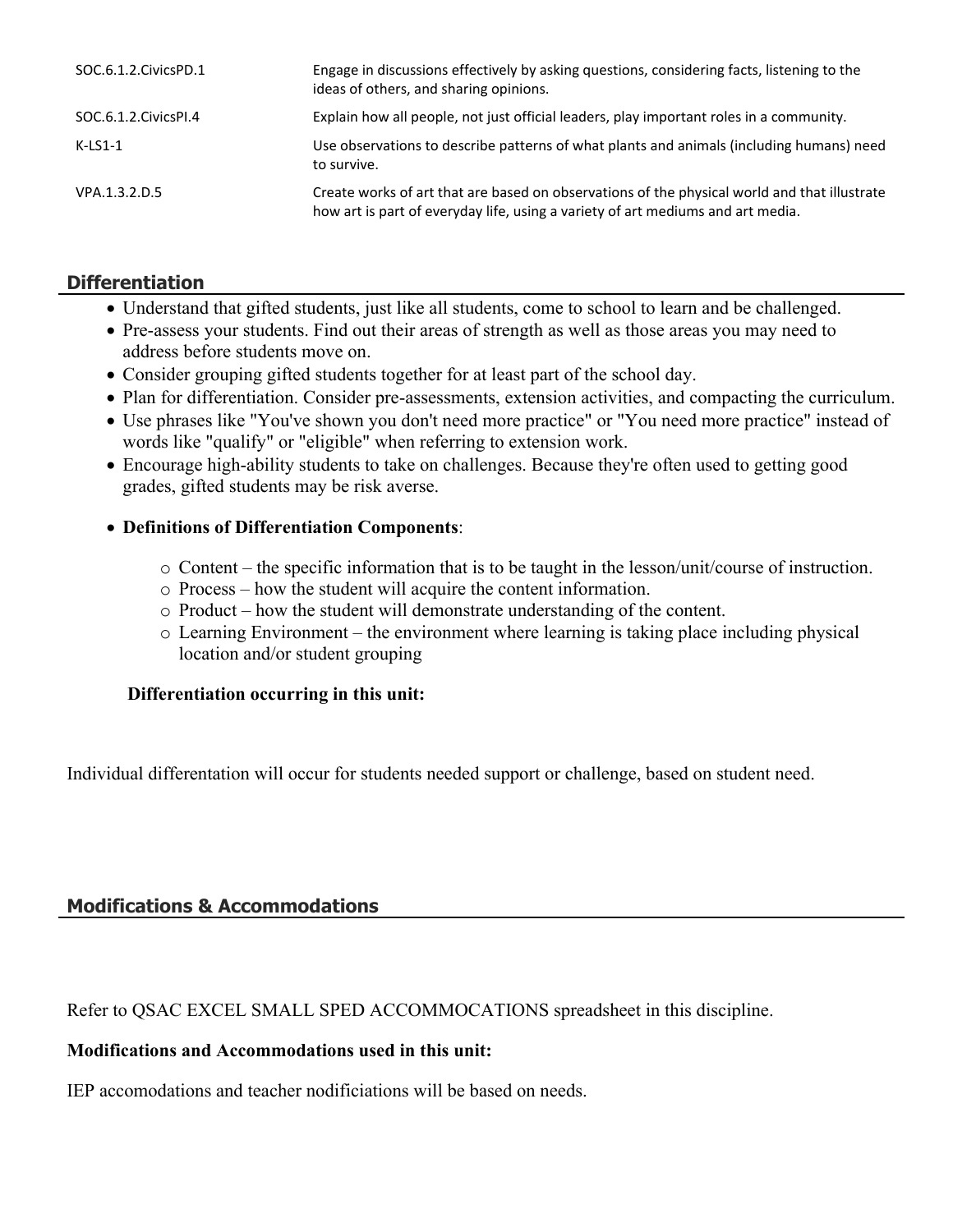#### **Benchmark Assessments**

**Benchmark Assessments** are given periodically (e.g., at the end of every quarter or as frequently as once per month) throughout a school year to establish baseline achievement data and measure progress toward a standard or set of academic standards and goals.

#### **Schoolwide Benchmark assessments:**

Aimsweb benchmarks 3X a year

Linkit Benchmarks 3X a year

DRA

## **Additional Benchmarks used in this unit:**

Standard based writing rubric

Performance Checklist

Teacher conference

Teacher Observation

## **Formative Assessments**

Assessment allows both instructor and student to monitor progress towards achieving learning objectives, and can be approached in a variety of ways. **Formative assessment** refers to tools that identify misconceptions, struggles, and learning gaps along the way and assess how to close those gaps. It includes effective tools for helping to shape learning, and can even bolster students' abilities to take ownership of their learning when they understand that the goal is to improve learning, not apply final marks (Trumbull and Lash, 2013). It can include students assessing themselves, peers, or even the instructor, through writing, quizzes, conversation, and more. In short, formative assessment occurs throughout a class or course, and seeks to improve student achievement of learning objectives through approaches that can support specific student needs (Theal and Franklin, 2010, p. 151).

## **Formative Assessments used in this unit:**

**Discussion** 

Teacher conferences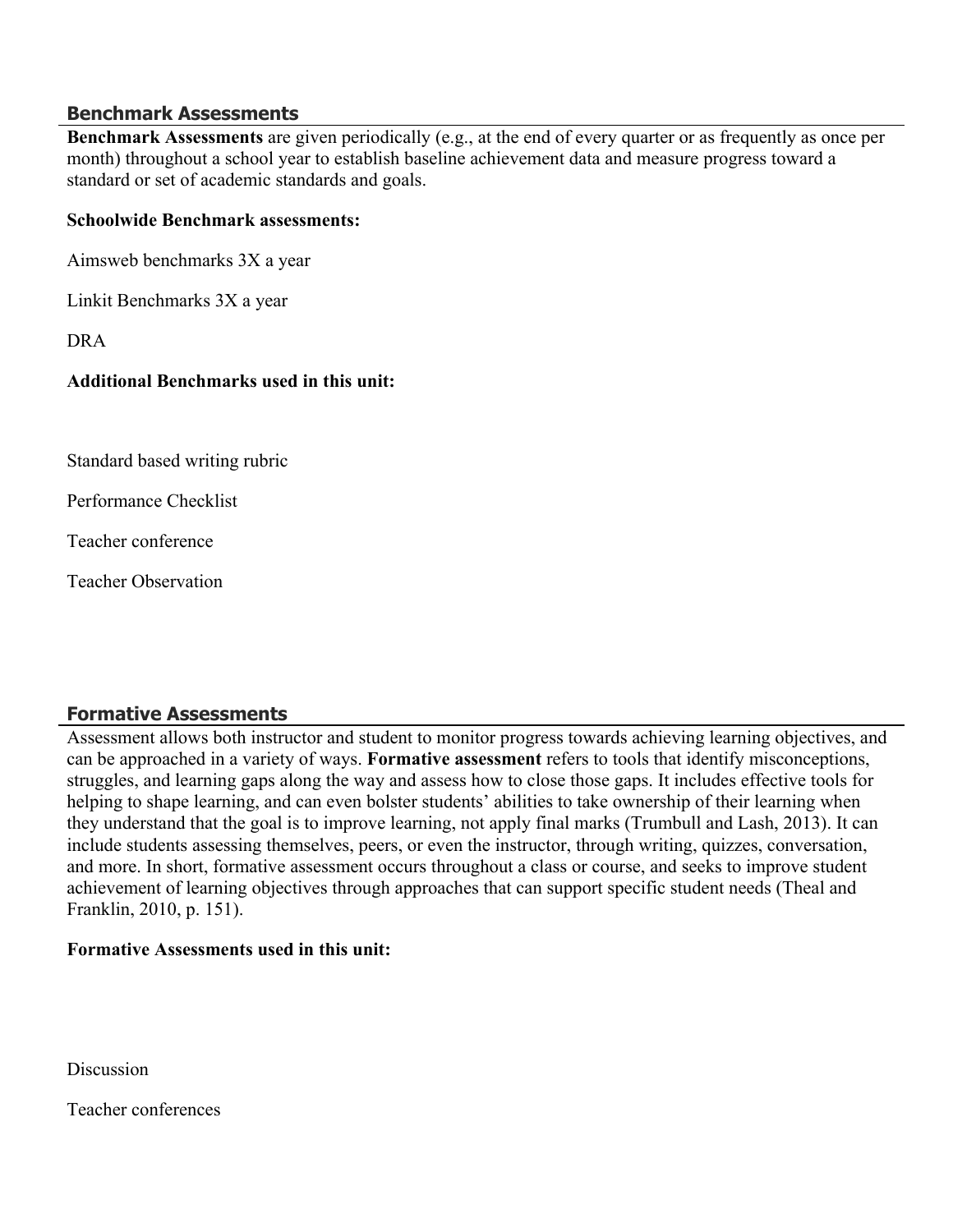## **Summative Assessments**

**Summative assessments** evaluate student learning, knowledge, proficiency, or success at the conclusion of an instructional period, like a unit, course, or program. Summative assessments are almost always formally graded and often heavily weighted (though they do not need to be). Summative assessment can be used to great effect in conjunction and alignment with formative assessment, and instructors can consider a variety of ways to combine these approaches.

#### **Summative assessments for this unit:**

Student Self-Reflection uses a self-reflection questionnaire. Rationale: Evaluating and reflecting on a published piece of writing enables writers to name what they've learned and begin to plan for future stories. Students will reread their list and label books with these purposes in mind.

Final writing pieces assessment

# **Instructional Materials**

Schoolwide, Inc. "List and Label/Informational and explanitory writing" Teacher unit

Mentor Texts Biggest, Strongest, Fastest by Steve Jenkins Cassie's Word Quilt by Faith Ringgold The Everything Book by Denise Fleming Fire Engines by Anne Rockwell Fish Eyes by Lois Ehlert The Important Book by Margaret Wise Brown My Dad by Anthony Browne Reading Makes You Feel Good by Todd Parr What's What? A Guessing Game by Mary Serfozo When I Am Old with You